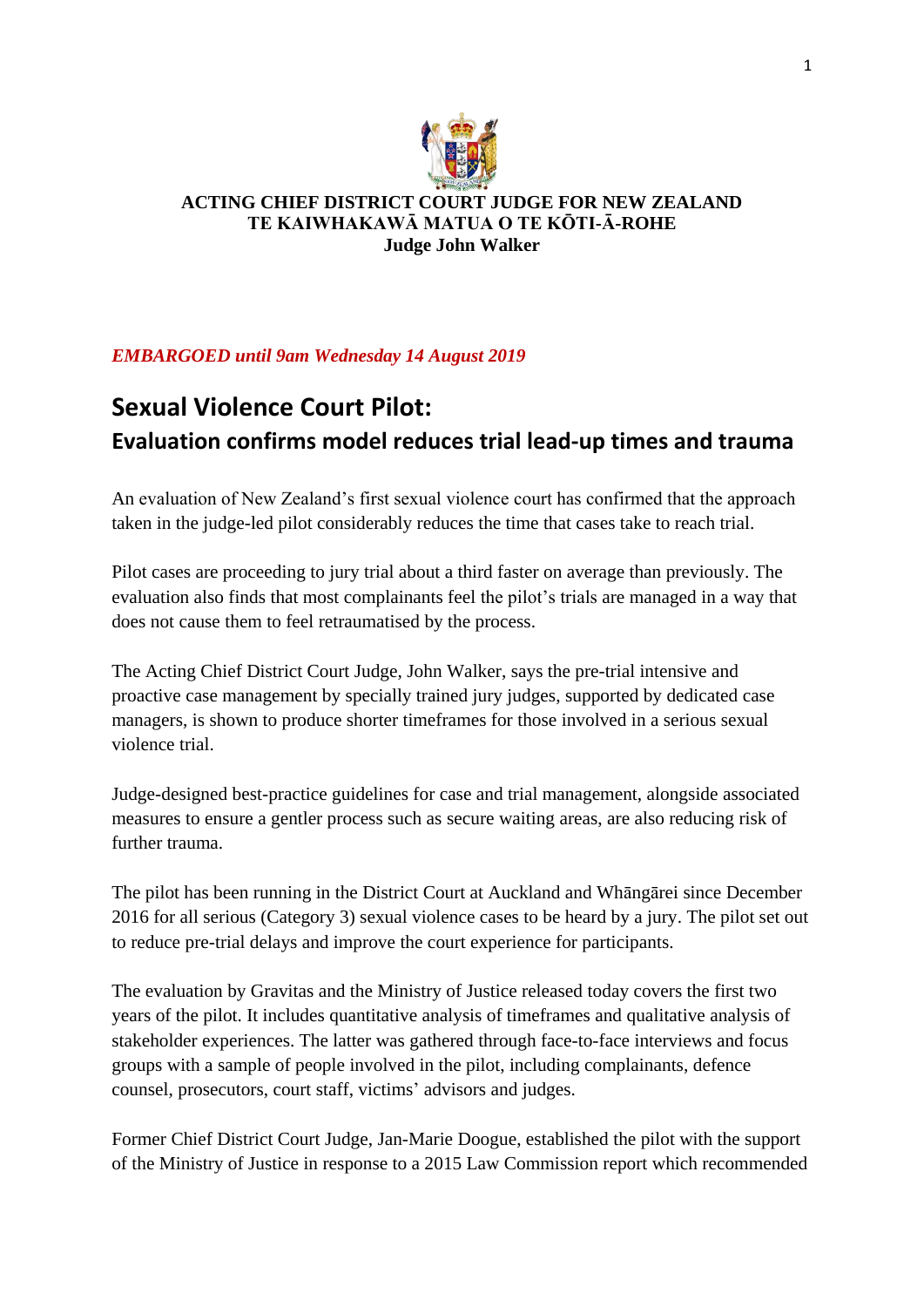a specialist sexual violence court to improve the way the justice system responds to victims of sexual violence. Until her recent appointment to the High Court, she chaired a governance board of senior judges and Ministry of Justice officials overseeing the pilot.

"We knew from continuous monitoring that the intensive case management by judges, the focused work of designated case managers and the cooperation of defence counsel and prosecutors were having an impact on pre-trial timeframes," Judge Doogue said before she joined the High Court bench.\*

"Cases are allocated firm trial dates much earlier in the process and this has given all parties more certainty. Long wait times to give evidence in sexual violence trials is known to exacerbate what for many is a distressing experience."

The evaluation shows that overall, the time to reach trial for cases entering the pilot (at the case review stage) has reduced by 30% or 110 days on average in Auckland; and by 39% or 201 days on average in Whāngārei. This means average time to trial from case review is 8 and 10 months in those centres respectively. Prior to the pilot it took an average of 12 months in Auckland and 17 months in Whāngārei.

Judge Doogue stressed that these are average figures and that for most participants the timeframes are even shorter. For example, latest data spanning the entire length of the pilot till 23 July 2019 shows that more than half of all cases filed are completed within nine months.

Key evaluation findings include that:

- Pilot cases progress more efficiently, faster and with fewer delays overall:
- Stakeholders perceive that trial quality has improved, with fewer adjournments and better quality evidence;
- Complainants are generally better prepared for attending trial, reducing anxiety;
- Judges are more alert to unacceptable questioning and intervene more frequently;
- Judges are more actively involved with cases from an earlier stage, and case review hearings are considerably more thorough and comprehensive;
- Giving defendants firm trial dates earlier is resulting in more and earlier guilty pleas;
- Dedicated case managers are critical to success; and
- There is unanimous support among stakeholders to roll the pilot model out nationally.

Judge Doogue said the governance board would be making recommendations to government on the pilot's future but any further rollout was dependent on extra resources, which were beyond judicial control.

However, given the pilot's clear success, Judge Doogue while still Chief Judge determined that the pilot would become a permanent feature in Auckland and Whāngārei at least. All District Court jury judges now receive the enhanced training designed for the pilot, and both she and